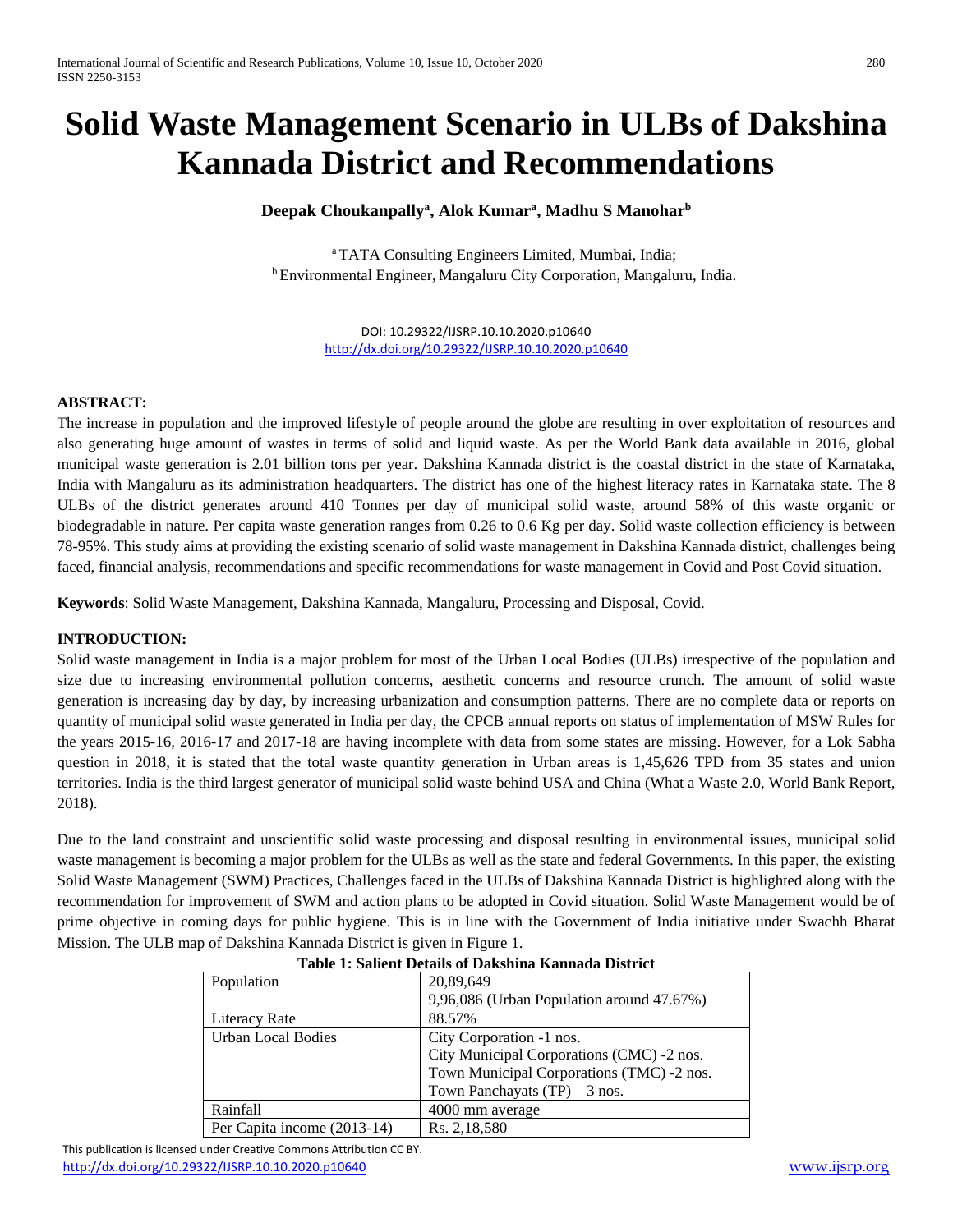**Source:** 1. District Census Handbook, Dakshina Kannada and 2. Economic Survey of Karnataka 2015-16.



**Figure 1: Study area of Dakshina Kannada District Map with ULBs**

### **SOLID WASTE GENERATION:**

Total estimated solid waste generation of Dakshina Kannada district ULBs' is around 410 Tonnes per day (as on the year 2016<sup>1</sup>). Highest solid waste generation in Dakshina Kannada district is accounted by Mangaluru City Corporation (MCC) with generation of around 331 TPD. The ULBs' per capita solid waste generation ranges from 0.26 Kg per capita (Ullal ULB) to 0.60 Kg per capita per day (MCC) in the ULBs. The highest per capita generation in MCC may be attributed to its higher hostel population since it is an education hub and due to improved lifestyle and economic status of citizens (Vijay Kumar et al. 2013 and Economic Survey of Karnataka 2015-16) and urbanization of Mangaluru City. Remaining ULBs have the per capita generation rate as per the CPCB assessed national average for medium towns and cities which is in the range of 0.3-0.4 kg per capita per day. The details of waste generation of all 8 ULBs are given in Table 2.

| Table 2: waste Generation of ULBS |                    |                             |                                                         |                                                           |
|-----------------------------------|--------------------|-----------------------------|---------------------------------------------------------|-----------------------------------------------------------|
| Sr.<br>No.                        | Name of ULB        | <b>Population</b><br>(2011) | <b>Solid Waste</b><br><b>Generation (TPD)</b><br>(2017) | Per capita waste generation<br>(in Kg per person per day) |
| 1                                 | <b>Bantwal TMC</b> | 40155                       | 14.5                                                    | 0.33                                                      |
| $\mathbf{2}$                      | Belthangady TP     | 7746                        | 3.2                                                     | 0.35                                                      |
| 3                                 | Mangaluru CC       | 499487                      | 331                                                     | 0.60                                                      |
| 4                                 | Moodbidri TMC      | 29431                       | 11                                                      | 0.34                                                      |
| 5                                 | Mulki TP           | 17286                       | 6.6                                                     | 0.35                                                      |
| 6                                 | Puttur CMC         | 53061                       | 18                                                      | 0.33                                                      |
| 7                                 | Sullia TP          | 19956                       | 7                                                       | 0.32                                                      |
| 8                                 | <b>Ullal CMC</b>   | 53061                       | 16                                                      | 0.26                                                      |
|                                   | <b>TOTAL</b>       | 720183                      | 409.3                                                   | Min: 0.26, Max: 0.6, Avg: 0.36                            |

**Table 2: Waste Generation of ULBs**

#### **SEGREGATION:**

 $\overline{a}$ 

Solid waste segregation is one of the important activities which need to be done at the source. Unfortunately, this is not happening 100% in any of the ULBs in Dakshina Kannada District. Moodbidri and Mulki being the highest with around 90% of Segregation,

This publication is licensed under Creative Commons Attribution CC BY.  $<sup>1</sup>$  The solid waste management study was conducted by TATA Consulting Engineers Limited in the year 2015-16, the non-disclosure agreement with</sup> Dakshina Kannada District Urban Development Cell (DUDC) was completed in March 2020.

<http://dx.doi.org/10.29322/IJSRP.10.10.2020.p10640> [www.ijsrp.org](http://ijsrp.org/)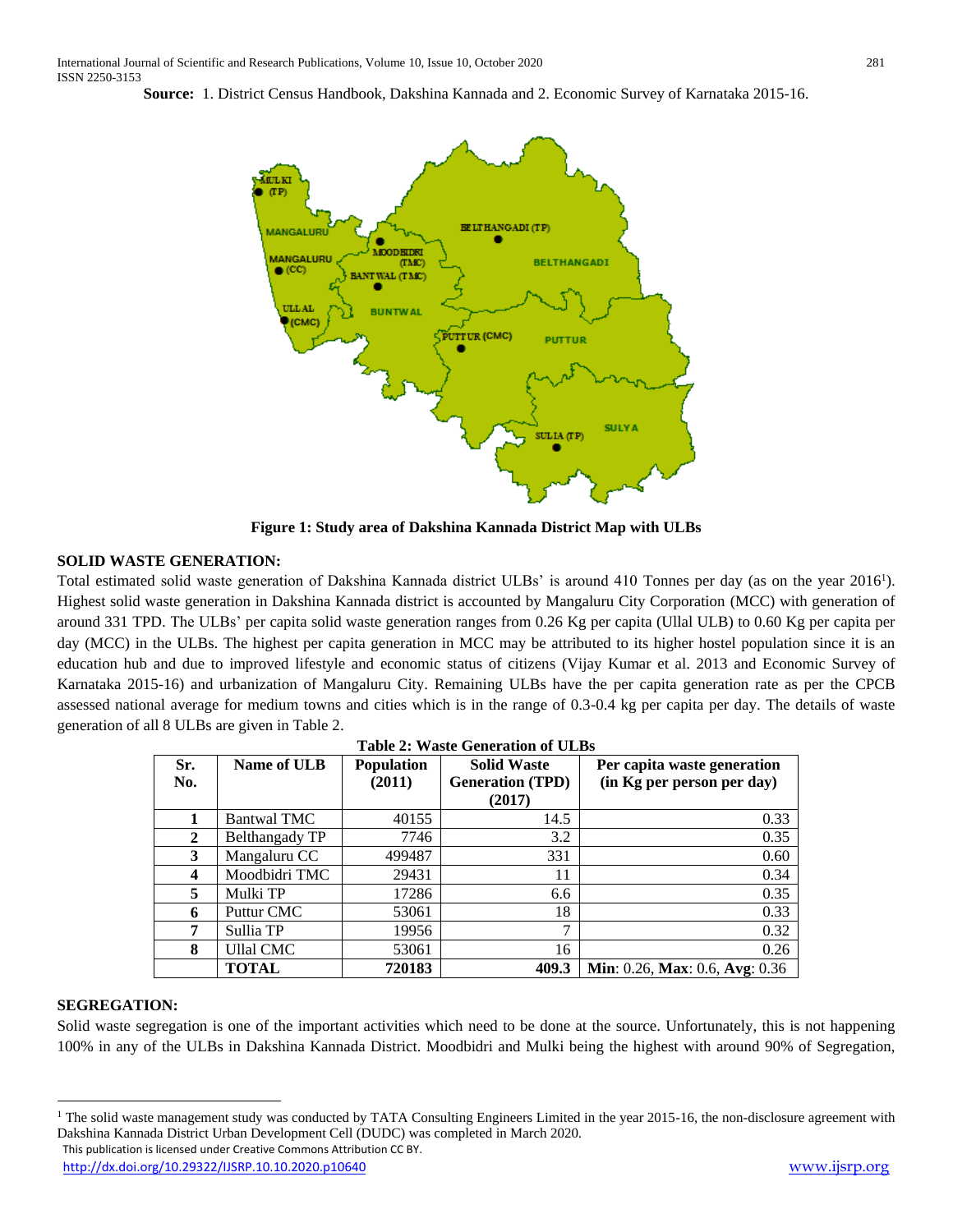International Journal of Scientific and Research Publications, Volume 10, Issue 10, October 2020 282 ISSN 2250-3153

Belthangady and Puttur have segregation of around 35%, Mangaluru has around 27% of Segregation and Sullia, Ullal and Bantwal have the least around 20-25% segregation.

## **COLLECTION AND TRANSPORTATION:**

Solid waste collection efficiency in Dakshina Kannada ULBs ranges from lowest 78 % in Belthangady TP to highest 95 % in MCC. Both the wet waste and dry waste are being collected on daily basis by the ULBs.

As per the Government orders, workers are being directly appointed from the ULBs and being utilized for sanitation activities like Street Sweeping, Collection, Transportation and Processing of waste. Mangaluru City Corporation has outsourced to private agencies through tenders to manage the solid waste activities. Solid Waste Collection efficiency is shown in Figure 2.

Transportation of solid waste is done by using Auto tippers, Mini Tippers and Tippers in all the ULBs, the collection vehicles picture is depicted in Figure 3. The waste is transported daily to the processing and disposal site from the ULBs.

It is seen from the graph that the waste is being collected and transported efficiently and is more than the average collection efficiency for MSW in Indian cities and states which is about 70% (Shikha Saxena et al. 2010).

Though the ULBs are making all the efforts to cover solid waste collection in the entire city or town, due to resource constraints like number of vehicles, manpower, solid waste collection is not completely covered. Dakshina Kannada District being in Western Ghat region, the ULBs have many places which are inaccessible to vehicles which are situated on hillocks or places where access is very narrow, this can be attributed as one of the reasons for not covering 100% waste collection. Many of the places in outskirts of the ULBs use their biodegradable/ organic waste in the gardens or plantation areas.



**Figure 2: Solid Waste Collection Percentage**



 This publication is licensed under Creative Commons Attribution CC BY. **Figure 3: Solid Waste Collection by Vehicles a) Mangaluru City Corporation**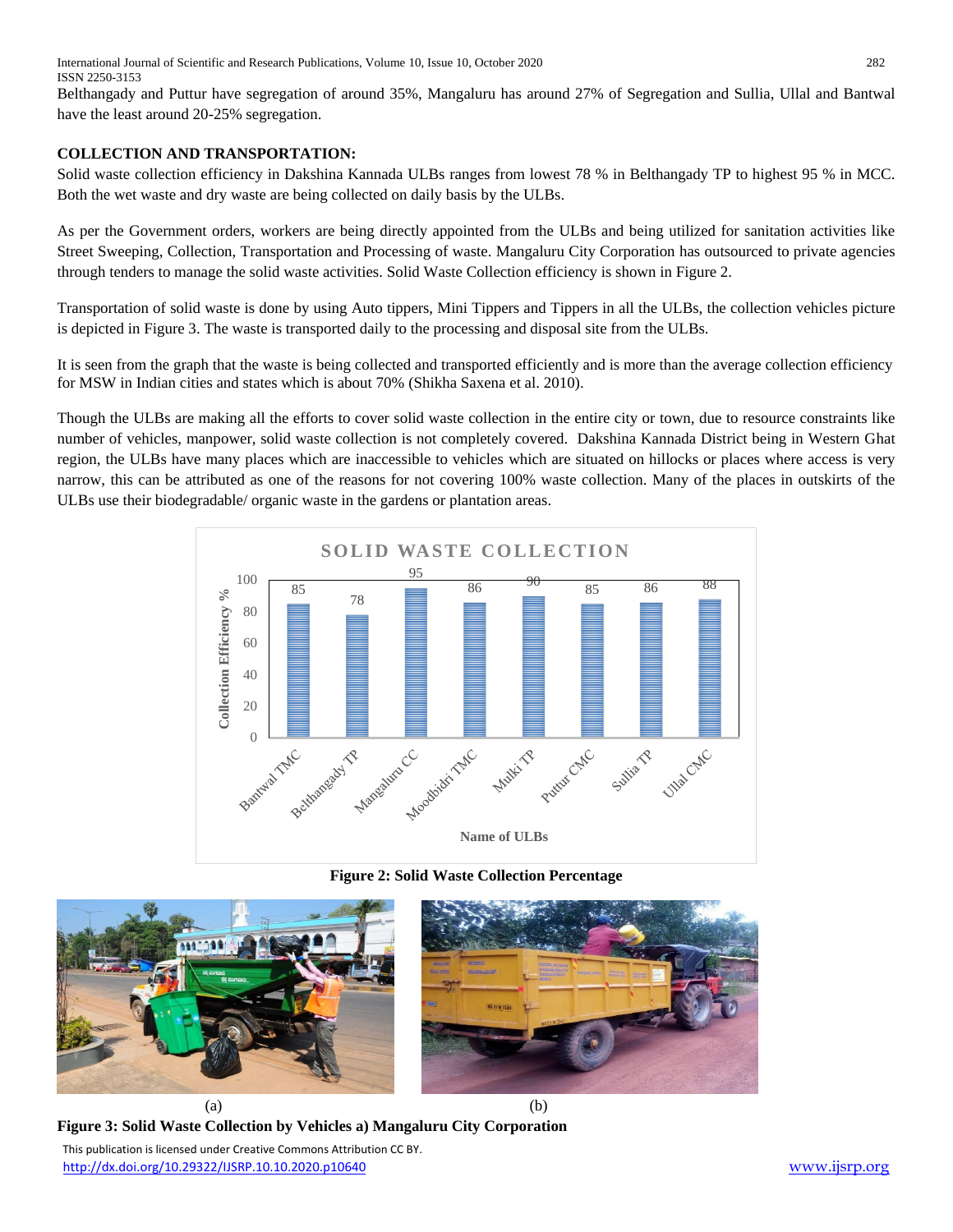### **b) Sullia Town Panchayat**

## **PHYSICAL COMPOSITION OF WASTE:**

The waste has been categorized as Organic waste, Cloths/ rag, Paper, Plastic and Inert wastes. Average composition of waste of Dakshina Kannada District ULBs includes 58.2% organic/ bio-degradable waste, 5.48% cloths and rags, 10.74% paper, 16.87% plastics and 8.49% Inerts. The waste composition is given in Figure 4. This shows that more than half of the waste is biodegradable and around 27% of the waste is recyclable. The physical composition of the waste is in line with the various similar studies carried out (Kapil Dev Sharma et al. 2018), 40%-60% organic waste and 10-25% recyclables in the studies by NEERI and similar study carried out from IISc Bangalore for Bengaluru City (Ramachandra T.V et al. 2014).



**Figure 4: Solid Waste Composition**

### **PROCESSING AND DISPOSAL:**

Since Karnataka state was one of the early states to implement as per MSW Rules 2000 and had its own Solid Waste Management Policy, majority of the ULBs were identified with Solid Waste Processing Site/ Landfill site and required civil and mechanical infrastructures at Processing site. All the 8 ULBs except Ullal CMC have their own Processing and Disposal (P&D) sites in the ULB limits and they dispose the waste in the P&D site. Ullal CMC sends solid waste to MCC P&D site for processing and disposal. Bantwal TMC also sends solid waste to MCC P&D site for processing and disposal due to the litigation of its processing and disposal site. Both the Ullal CMC and Bantwal TMC pay tipping fee to MCC on tonnage basis for disposal.

ULBs have solid waste processing sheds for Windrow Composting and Vermi-compost pits for processing bio-degradable wastes and sanitary landfills for waste dumping. The details of ULBs' P&D sites and available existing facilities are given in Table 3 below.

| Sr. | Name of ULB        | Area of    | <b>Facilities at P&amp;D Site</b>   |
|-----|--------------------|------------|-------------------------------------|
| No. |                    | P & D Site |                                     |
|     |                    | (in Acres) |                                     |
| 1.  | <b>Bantwal TMC</b> | 8.55       | <i>i.Sanitary Landfill</i>          |
| 2.  | Belthangady TP     | 3          | ii. Waste receiving platform        |
|     |                    |            | iii. Vermi Compost pits             |
|     |                    |            | iv.Sanitary landfill                |
| 3.  | Mangaluru CC       | 77.93      | <i>i</i> . Waste receiving platform |
|     |                    |            | ii. Vermi Compost pits              |
|     |                    |            | iii. Windrow Platform               |
|     |                    |            | iv. Weighbridge                     |
|     |                    |            | v.Sanitary landfill                 |
|     |                    |            | vi. Leachate treatment plant        |
|     |                    |            | vii.Bio-methanation plant           |
| 4.  | Moodbidri          | 4.25       | Waste receiving platform<br>i.      |
|     | TMC                |            | ii.<br><b>Windrow Platform</b>      |
|     |                    |            | iii.<br>Bio-methanation plant       |

## **Table 3**: **Details of Existing Processing and Disposal Sites**

 This publication is licensed under Creative Commons Attribution CC BY. <http://dx.doi.org/10.29322/IJSRP.10.10.2020.p10640> [www.ijsrp.org](http://ijsrp.org/)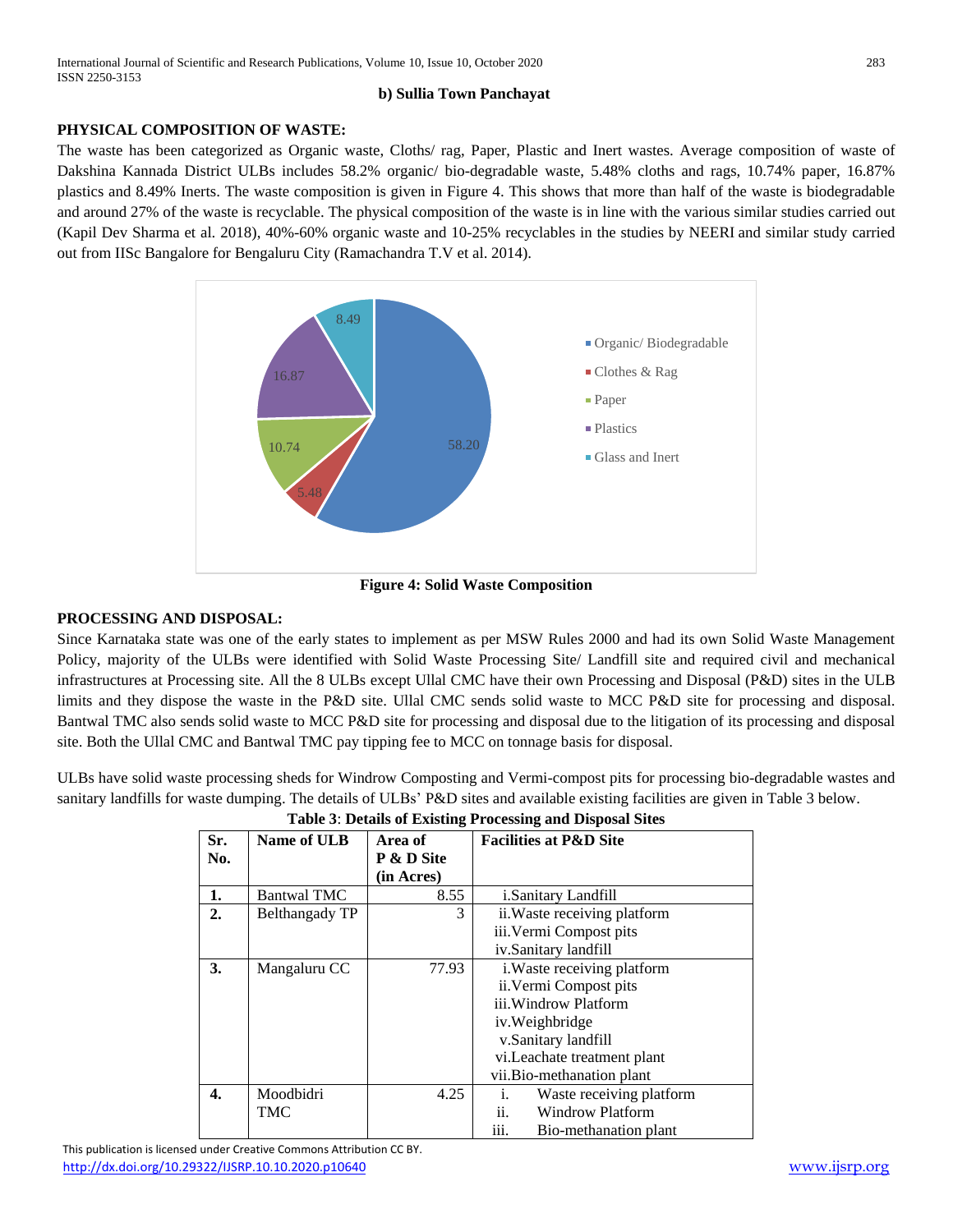| Sr. | Name of ULB      | Area of    | <b>Facilities at P&amp;D Site</b>  |
|-----|------------------|------------|------------------------------------|
| No. |                  | P & D Site |                                    |
|     |                  | (in Acres) |                                    |
| 5.  | Mulki TP         | 2.46       | <i>i.</i> Waste receiving platform |
|     |                  |            | ii. Vermi Compost pits             |
|     |                  |            | iii.Sanitary landfill              |
| 6.  | Puttur CMC       | 7.15       | i. Waste receiving platform        |
|     |                  |            | ii. Vermi Compost pits             |
| 7.  | Sullia TP        | 3          | i. Waste receiving platform        |
|     |                  |            | ii. Vermi Compost pits             |
| 8.  | <b>Ullal CMC</b> | No Site    |                                    |

Moodbidri, Mulki and Mangaluru ULBs are practicing waste processing at the processing sites. The bio-degradable wastes are processed by windrow and vermi composting.





**Figure 5: Solid Waste Collection by Vehicles a) Vermi Composting at Mangaluru City Corporation b) Screening of Vermi-Compost at Mangaluru City Corporation**

Since 2017, Moodbidri ULB is processing hotel waste and organic waste from vegetable and fruit market to Bio-methanation plant of 2.0 TPD capacity at the Processing and Disposal Site, Karinje.

Mangaluru City Corporation also has a 2 TPD Bio- methanation plant near Urva Market, the kitchen waste from the nearby hotels and hostels is being feed to the bio-gas plant.

Apart from these, most of the waste is being dumped in open in other ULBs without any substantial processing.

## **FINANCIAL ANALYSIS:**

Based on the solid waste generation, existing available infrastructure in the ULBs, solid waste collection and processing facilities have been proposed including the Vehicles for Solid Waste Collection, Transportation and Processing, Equipment for Collection and Processing engaged in the SWM activities, Financial details are given in Table 4 . The vehicles and equipment are proposed as per Karnataka Solid Waste Normative Standards. The solid waste management proposals are made for design year of 2022.

Except for Mangaluru and Ullal, the cost per ton for the processing and disposal involving Conventional Aerobic Composting of solid waste are above the limits specified (Rs. 5 crores per 100 tons) by 'Report of the Task Force on Waste to Energy, 2014'. This can be attributed to lesser waste generation in the ULBs, requiring all the resources for processing and disposal. Mangaluru CC has higher waste generation and also Mangaluru CC has completely outsourced the entire activities like street sweeping, collection and transportation for duration of 7 years and processing and disposal through outsourcing. Hence, the capital cost (capex) required is lesser. Since, Ullal is not having processing and disposal site and sending organic waste to MCC P&D site, the capital cost is less.

The cost of processing and disposal is higher for smaller ULBs, this shows that the centralized waste processing is ideal for cost efficient operation. However, the modalities of the centralized waste processing are to be developed and it is not practiced extensively in India.

Operation cost (Opex) is inclusive of the amount required for Collection, Transportation, Processing and Disposal including payment of salary, wages, vehicle and equipment maintenance, fuel required, electricity required

**Table 4**: **Financial Analysis of Capital and Operational Cost** 

| Sr. | <b>ULBs</b> | <b>Capex in Rs. Lakhs</b> | <b>Design</b> | Per ton cost | Opex in |
|-----|-------------|---------------------------|---------------|--------------|---------|
|     |             |                           |               |              |         |

 This publication is licensed under Creative Commons Attribution CC BY. <http://dx.doi.org/10.29322/IJSRP.10.10.2020.p10640> [www.ijsrp.org](http://ijsrp.org/)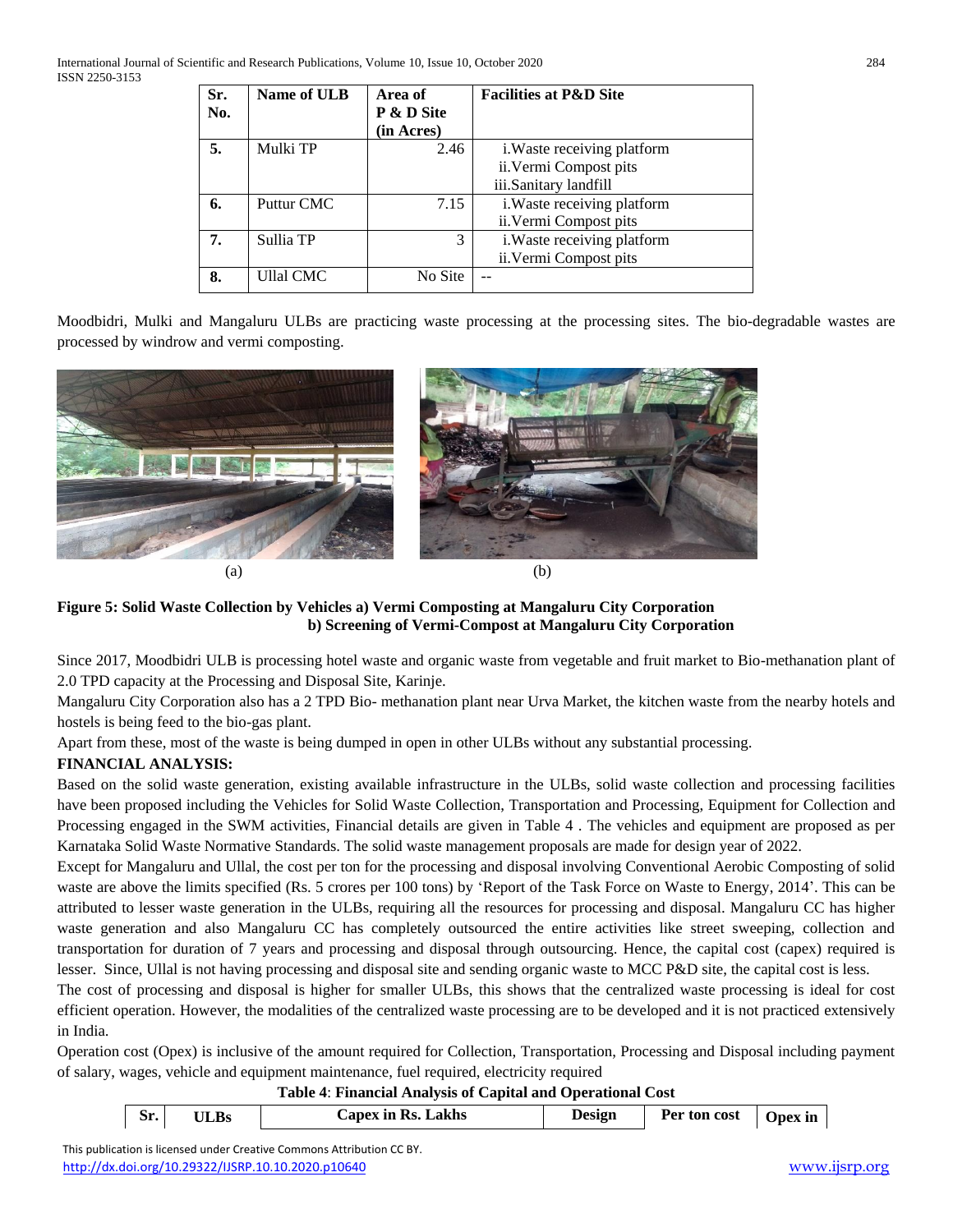| No.<br>(1)       | (2)              | Collection &<br><b>Transportation</b><br>(3) | <b>Processing</b><br>& Disposal<br>(4) | <b>Total</b><br>(5) | Capacity in<br>tons per day<br>(6) | for Processing<br>& Disposal in<br><b>Rs. Lakhs</b><br>$(7)=4/6$ | Rs.<br>Lakhs<br>(8) |
|------------------|------------------|----------------------------------------------|----------------------------------------|---------------------|------------------------------------|------------------------------------------------------------------|---------------------|
| 1.               | <b>Bantwal</b>   | 63.27                                        | 248.34                                 | 311.61              | 17.20                              | 14.44                                                            | 183.16              |
|                  | TMC              |                                              |                                        |                     |                                    |                                                                  |                     |
| 2.               | Belthangady      | 22.14                                        | 33.57                                  | 55.86               | 3.48                               | 9.65                                                             | 35.27               |
|                  | TP               |                                              |                                        |                     |                                    |                                                                  |                     |
| 3.               | Mangaluru        | $0^*$                                        | 1256.00                                | 1256.00             | 422.00                             | 2.98                                                             | 4556.57             |
|                  | CC               |                                              |                                        |                     |                                    |                                                                  |                     |
| $\overline{4}$ . | Moodbidri        | 59.36                                        | 148.45                                 | 207.81              | 13.50                              | 11.00                                                            | 153.82              |
|                  | TMC              |                                              |                                        |                     |                                    |                                                                  |                     |
| 5.               | Mulki TP         | 27.67                                        | 106.61                                 | 134.28              | 7.74                               | 13.77                                                            | 82.50               |
| 6.               | Puttur CMC       | 119.13                                       | 330.25                                 | 449.38              | 22.00                              | 15.01                                                            | 263.91              |
| 7.               | Sullia TP        | 20.07                                        | 203.99                                 | 224.06              | 8.62                               | 23.66                                                            | 95.04               |
| 8.               | <b>Ullal CMC</b> | 60.47                                        | 27.75                                  | 87.72               | 22.00                              | 1.26                                                             | 165.27              |

**Note**: \* Mangaluru City Corporation has existing collection and transportation set-up from third party agency, hence, only upgradation of the processing and disposal facility is proposed..

## **CHALLENGES BEING FACED:**

- 1. Non-Segregation of waste at source by the public.
- 2. Unavailability of sufficient manpower and equipment for processing.
- 3. Less awareness of processing and disposal.
- 4. Lack of strong will power from political bodies.
- 5. Being a coastal district, there is good amount of fish, chicken and meat consumption. This also generates huge quantity of meat waste. In Mangaluru City Corporation alone, there is generation of around 30-40 TPD meat waste, which needs to be processed separately.
- 6. Dakshina Kannada district ULBs being rapidly developing due to economic improvement generates C&D waste. Mangaluru city generates around 20-30 TPD of Construction and Demolition waste, which is not processed or recycled at present.

## **RECOMMENDATIONS:**

Recommendations for overall improvement in Solid Waste Management with various components of SWM are given in Table 5.

**Table 5**: **Recommendations for Improvement in SWM** 

| Sr. No. | <b>SWM</b>                       | <b>Existing Condition</b>                                                                                                                                                                                                                             | <b>Recommendations</b>                                                                                                                                                                                                                                                                                                                                                                                                                                                        |
|---------|----------------------------------|-------------------------------------------------------------------------------------------------------------------------------------------------------------------------------------------------------------------------------------------------------|-------------------------------------------------------------------------------------------------------------------------------------------------------------------------------------------------------------------------------------------------------------------------------------------------------------------------------------------------------------------------------------------------------------------------------------------------------------------------------|
|         | <b>Component</b>                 |                                                                                                                                                                                                                                                       |                                                                                                                                                                                                                                                                                                                                                                                                                                                                               |
| 1.      | Collection and<br>Transportation | Lack of source segregation<br>٠<br>in households.<br>No system of tracking<br>Collection and<br>Transportation vehicles.<br>collection<br>separate<br>No.<br>for<br>household<br>system<br>Hazardous<br>Bio-<br>waste,<br>medical waste and E-wastes. | The source segregation of waste is to be<br>$\bullet$<br>encouraged and enforced more and more<br>for the ease in waste processing.<br>GPS tracking to be provided for<br>$\bullet$<br>Collection and Transportation vehicles<br>of ULBs.<br>Households and apartment complexes<br>$\bullet$<br>shall be asked to segregate the waste as<br>Hazardous waste, Bio-medical waste and<br>apart from the<br>E-waste<br>existing<br>biodegradable and non-biodegradable<br>wastes. |
| 2.      | Processing and<br>Disposal       | <b>ULBs</b><br>practicing<br>are<br>$\bullet$<br>conventional Windrow and<br>Vermi-Composting,<br>requiring huge area and time<br>consumption.                                                                                                        | The conventional processing needs to be<br>$\bullet$<br>replaced with technologies like Waste to<br>Energy (WtE), Incineration Refuse<br>Derived Fuel (RDF) and Bio-CNG<br>through wet waste produced. This<br>requires policy intervention from State<br>Government.                                                                                                                                                                                                         |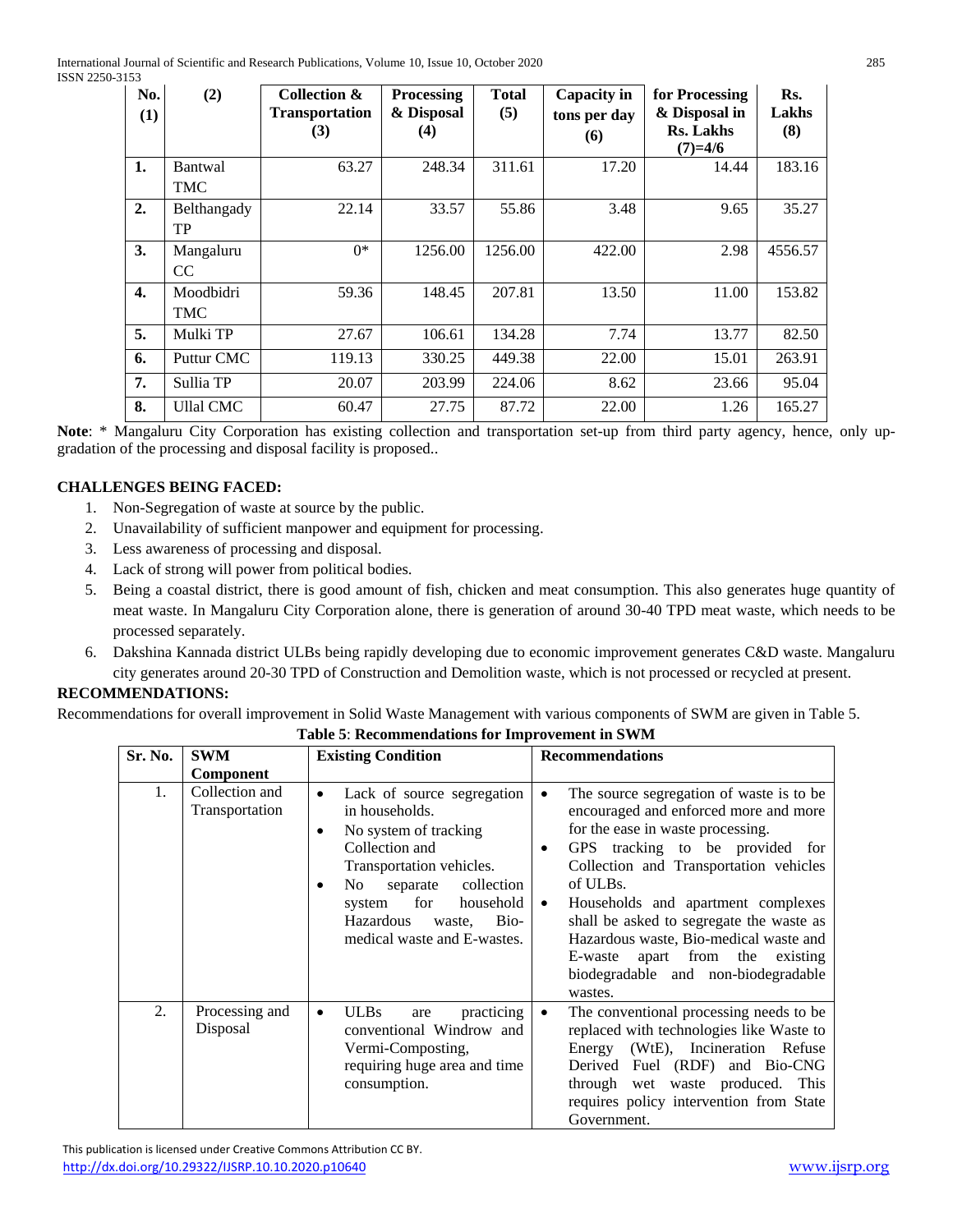| Sr. No. | <b>SWM</b>                  | <b>Existing Condition</b>                                                                                                                                                                                                               | <b>Recommendations</b>                                                                                                                                                                                                                                                                                                                                                                                                                                                                                                                                                                                                                                                                        |
|---------|-----------------------------|-----------------------------------------------------------------------------------------------------------------------------------------------------------------------------------------------------------------------------------------|-----------------------------------------------------------------------------------------------------------------------------------------------------------------------------------------------------------------------------------------------------------------------------------------------------------------------------------------------------------------------------------------------------------------------------------------------------------------------------------------------------------------------------------------------------------------------------------------------------------------------------------------------------------------------------------------------|
|         | Component                   |                                                                                                                                                                                                                                         |                                                                                                                                                                                                                                                                                                                                                                                                                                                                                                                                                                                                                                                                                               |
|         |                             |                                                                                                                                                                                                                                         | MCC being a city with waste generation<br>$\bullet$<br>of around 350 TPD at present can opt for<br>these technologies in PPP mode.<br>Only dry wastes like paper, plastics,<br>$\bullet$<br>cloths etc., will increase the efficiency of<br>WtE, Incineration and RDF processes.                                                                                                                                                                                                                                                                                                                                                                                                              |
| 3.      | Policy<br>Intervention      | There are no policies at<br>$\bullet$<br>present to incentivize the<br>residential<br>public/<br><sub>or</sub><br>commercial complexes that<br>are practicing organic waste<br>processing on their own.                                 | Based on solid waste composition of the<br>$\bullet$<br>waste, it is seen that more than 50% of<br>the waste is organic/ compostable in<br>nature and people should be encouraged<br>to process the organic waste in their<br>premises using methods like pipe<br>composting, pot composting, kitchen bin<br>composting and usage of organic waste<br>for garden areas.<br>Individual<br>households,<br>Apartment<br>$\bullet$<br>Housing<br>Complexes<br>and<br>societies<br>practicing organic waste processing in<br>their premises shall be exempted or<br>given concession in SWM cess/fee.                                                                                              |
| 4.      | Capacity<br><b>Building</b> | Lack<br>of<br>training<br>and<br>$\bullet$<br>awareness.<br>Effective IEC for source<br>$\bullet$<br>segregation.<br>Lack<br>of<br>manpower,<br>$\bullet$<br>resources, will power and<br><b>SWM</b><br>of<br>management<br>facilities. | It was observed that most of the ULBs'<br>$\bullet$<br>officials/<br>engineers<br>responsible<br><b>or</b><br>deputed for solid waste management are<br>not trained on aspects of waste<br>collection, transportation and processing<br>strategies and their implementation.<br>Citizens and municipal waste collection<br>$\bullet$<br>staff shall be trained and made aware on<br>the segregation and its effect on waste<br>processing.<br>ULBs shall be provided with enough<br>$\bullet$<br>manpower and resources for municipal<br>solid waste management.<br>Periodic encouragement to efficient<br>ULBs,<br>officials<br>and<br>solid<br>waste<br>management staff is to be happened. |

## **RECOMMENDATION FOR THE STEPS TO BE TAKEN IN COVID AND POST COVID SITUATION:**

In the Covid era, the Solid Waste Management will require an overhaul from its traditional practices in terms of Solid Waste Collection and Processing.

| Table 6: Recommendations for Improvement in SWM |  |
|-------------------------------------------------|--|
|-------------------------------------------------|--|

| Sr. No. | <b>SWM Component</b>             | <b>Recommendations</b>                                                                                                                                                                                                                                                                                                                                                                                                                                                                  |
|---------|----------------------------------|-----------------------------------------------------------------------------------------------------------------------------------------------------------------------------------------------------------------------------------------------------------------------------------------------------------------------------------------------------------------------------------------------------------------------------------------------------------------------------------------|
| 1.      | Solid Waste<br>Generation        | There will be additional generation of Face masks, Gloves and Covid<br>PPE kit used by people in residential and commercial areas, these<br>wastes shall be sent to authorized Bio-medical waste incineration plants.                                                                                                                                                                                                                                                                   |
| 2.      | Collection and<br>Transportation | Workers involved in collection and transportation shall be strictly asked<br>$\bullet$<br>to be equipped with required PPEs during solid waste handling.<br>Waste generated from household with persons affected by Covid shall<br>٠<br>be handled with proper precautions using all PPEs and it shall be<br>incinerated.<br>Requirement of mechanical handling of solid waste avoiding human<br>٠<br>touch.<br>Discontinue the practice of hand segregation of wastes, the segregation |

 This publication is licensed under Creative Commons Attribution CC BY. <http://dx.doi.org/10.29322/IJSRP.10.10.2020.p10640> [www.ijsrp.org](http://ijsrp.org/)